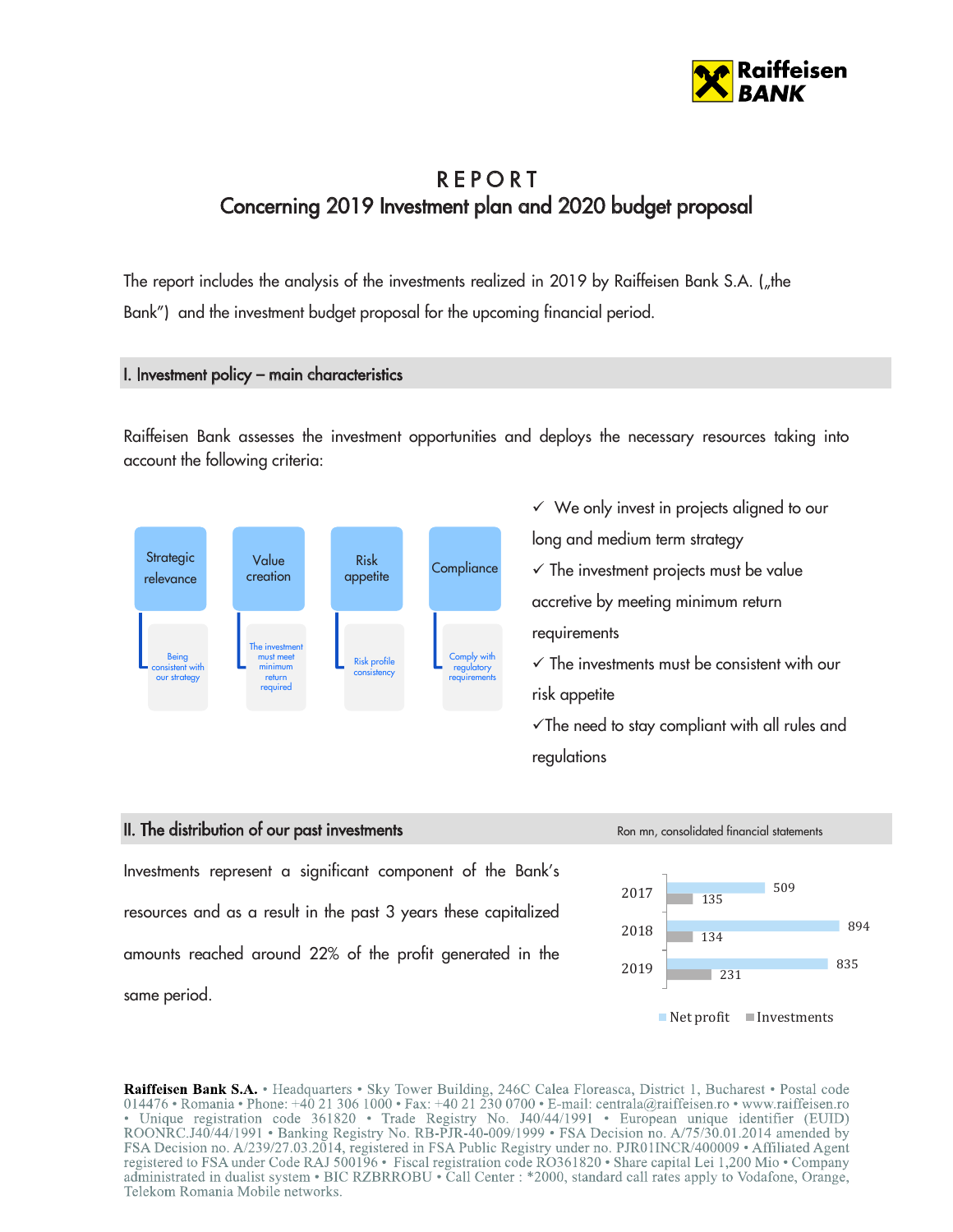

The resource deployment towards our investment programs is highly correlated to the Bank's strategic goals. As a consequence, the main areas where relevant funds are used comprise of:

- > Customer experience and business growth: an important part of our resources is focused on the activities that allow us to build long lasting relationships with our customers, highly advantageous for both the clients and the bank. The Bank's products and services are permanently enriched and adapted to market evolutions in order to satisfy the diversified needs of our customers.
- $\triangleright$  Simplification: simplifying and automating the processes across the Bank became even more important as our focus is set on identifying the most efficient methods to implement them.
- $\triangleright$  Infrastructure and business administration
- $\triangleright$  Compliance and regulatory: adjusting the internal systems and processes is necessary in order to line up to legal and other regulatory requirements.



Raiffeisen Bank S.A. • Headquarters • Sky Tower Building, 246C Calea Floreasca, District 1, Bucharest • Postal code 014476 • Romania • Phone: +40 21 306 1000 • Fax: +40 21 230 0700 • E-mail: centrala@raiffeisen.ro • www.raiffeisen.ro · Unique registration code 361820 · Trade Registry No. J40/44/1991 · European unique identifier (EUID) ROONRC.J40/44/1991 • Banking Registry No. RB-PJR-40-009/1999 • FSA Decision no. A/75/30.01.2014 amended by FSA Decision no. A/239/27.03.2014, registered in FSA Public Registry under no. PJR01INCR/400009 • Affiliated Agent registered to FSA under Code RAJ 500196 • Fiscal registration code RO361820 • Share capital Lei 1,200 Mio • Company administrated in dualist system • BIC RZBRROBU • Call Center : \*2000, standard call rates apply to Vodafone, Orange, Telekom Romania Mobile networks.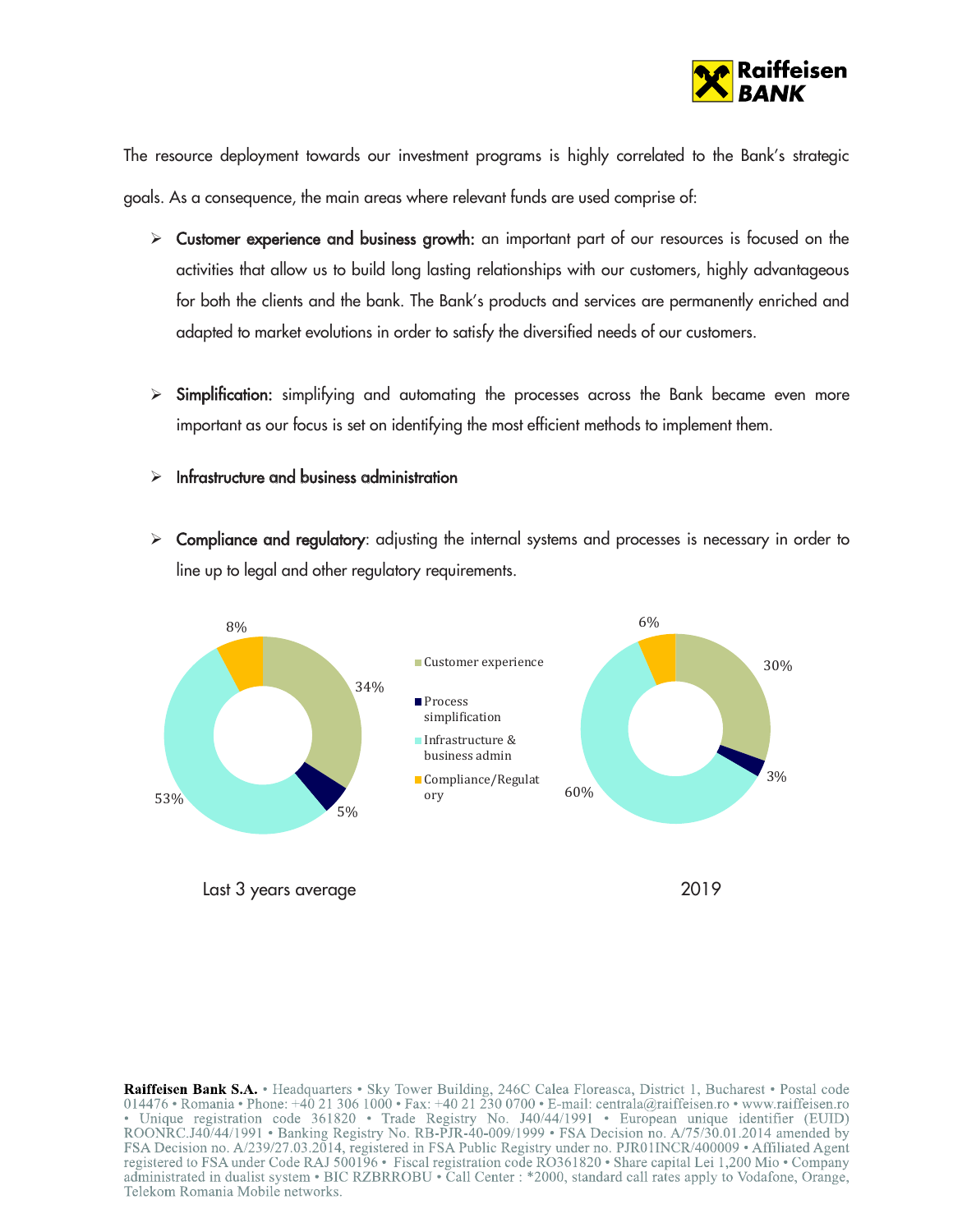

## III. 2019 – Highlights and accomplishments for our investment portfolio

- In order to increase the diversity and automation of services offered to our clients, we extended our fleet of multi-function cash machines (MFM) to 328, 90 more compared to the end of the previous year.
- Digital transformation continued to be the focus in 2019, as significant amounts were invested in digitalization for the Online and Mobile platforms. The number of digital customers (PI and legal entities) exceeded 700 thsd, 20% higher than the end of the previous year, as the client profile head towards technological innovations, speed, accesibility, simplicity.
- Simplification of internal processes. Automation and continuous optimization of the key processes in the Bank remained top priorities. Among noteworthy initiatives, we can mention applications related to credit origination, client enrolment, collateral management, etc.
- The traditional distribution channel: we focus on providing our clients with branch locations that are welcoming and efficient, in a new, modern design. In 2019, re-locations and refurbishments following the next generation model continued and over 40 branches became "cashless" as multiple cash operations were directed to multifunction machines (MFM).
- Significant investments were also dedicated to delivering the compliance and regulatory requirements from: MiFID, PSD, Data Privacy Enhancement, New default definition, etc.

Raiffeisen Bank S.A. • Headquarters • Sky Tower Building, 246C Calea Floreasca, District 1, Bucharest • Postal code 014476 • Romania • Phone: +40 21 306 1000 • Fax: +40 21 230 0700 • E-mail: centrala@raiffeisen.ro • www.raiffeisen.ro • Unique registration code 361820 • Trade Registry No. J40/44/1991 • European unique identifier (EUID)<br>ROONRC.J40/44/1991 • Banking Registry No. RB-PJR-40-009/1999 • FSA Decision no. A/75/30.01.2014 amended by FSA Decision no. A/239/27.03.2014, registered in FSA Public Registry under no. PJR01INCR/400009 • Affiliated Agent registered to FSA under Code RAJ 500196 • Fiscal registration code RO361820 • Share capital Lei 1,200 Mio • Company administrated in dualist system • BIC RZBRROBU • Call Center : \*2000, standard call rates apply to Vodafone, Orange, Telekom Romania Mobile networks.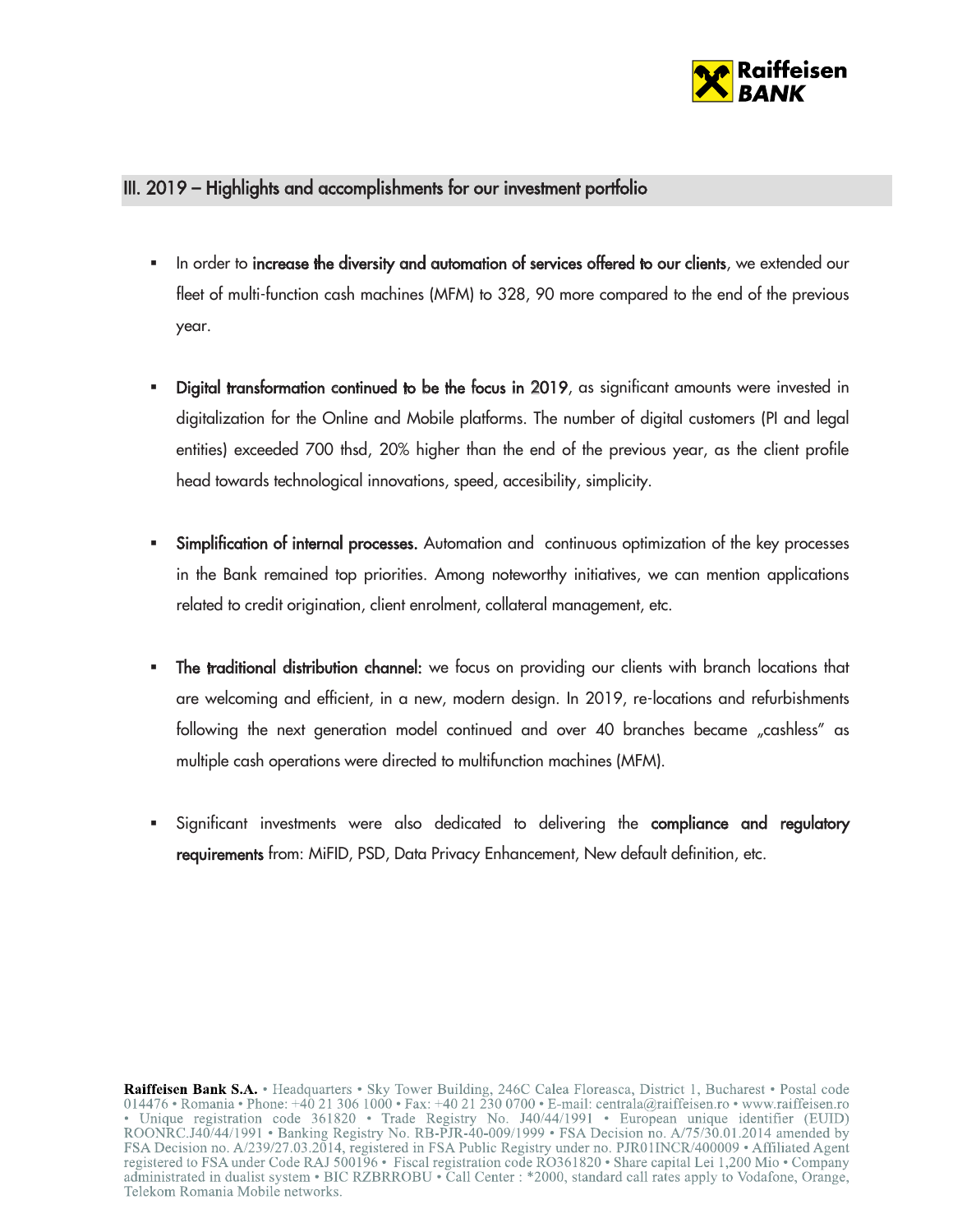

## IV. 2020 – Investment budget proposal

In 2020 the Bank will continue the sustainable and responsible growth strategy, carefully scrutinizing the allocation of available resources. The investments will head mainly towards the digitalization of services offered to our customers through dedicated Online and Smart Mobile platforms, but also on the appropriate development of the IT infrastructure that will successfully sustain the technological evolution. We will continue to offer our clients high quality solutions through flexible and simplified products that are adapted to their financial needs, in order to obtain profitable growth and high levels of satisfaction for our customers.

| Amounts in Ron thsd                        | 2019 Actual | 2019 Budget | Actual vs.<br><b>Budget</b> | 2020 Budget |
|--------------------------------------------|-------------|-------------|-----------------------------|-------------|
| Customer experience and business growth    | 70.466      | 62,510      | 113%                        | 55,239      |
| Simplification                             | 6,647       | 35,063      | 19%                         | 14,258      |
| Infrastructure and business administration | 139,029     | 143,953     | 97%                         | 97,485      |
| Compliance and regulatory                  | 15,001      | 33,231      | 45%                         | 9,345       |
| Total                                      | 231,142     | 274,758     | 84%                         | 176,326     |

Based upon the above-mentioned, we present the amounts invested during 2019 and we submit for approval the Budget proposal for 2020.

This Report has been analyzed and approved by the Bank's Management Board in its meeting of March 23rd, 2020.

> Steven van Groningen President of the Management Board of Raiffeisen Bank S.A.

Raiffeisen Bank S.A. • Headquarters • Sky Tower Building, 246C Calea Floreasca, District 1, Bucharest • Postal code 014476 • Romania • Phone: +40 21 306 1000 • Fax: +40 21 230 0700 • E-mail: centrala@raiffeisen.ro • www.raiffeisen.ro · Unique registration code 361820 · Trade Registry No. J40/44/1991 · European unique identifier (EUID) ROONRC.J40/44/1991 • Banking Registry No. RB-PJR-40-009/1999 • FSA Decision no. A/75/30.01.2014 amended by FSA Decision no. A/239/27.03.2014, registered in FSA Public Registry under no. PJR01INCR/400009 • Affiliated Agent registered to FSA under Code RAJ 500196 • Fiscal registration code RO361820 • Share capital Lei 1,200 Mio • Company administrated in dualist system • BIC RZBRROBU • Call Center : \*2000, standard call rates apply to Vodafone, Orange, Telekom Romania Mobile networks.